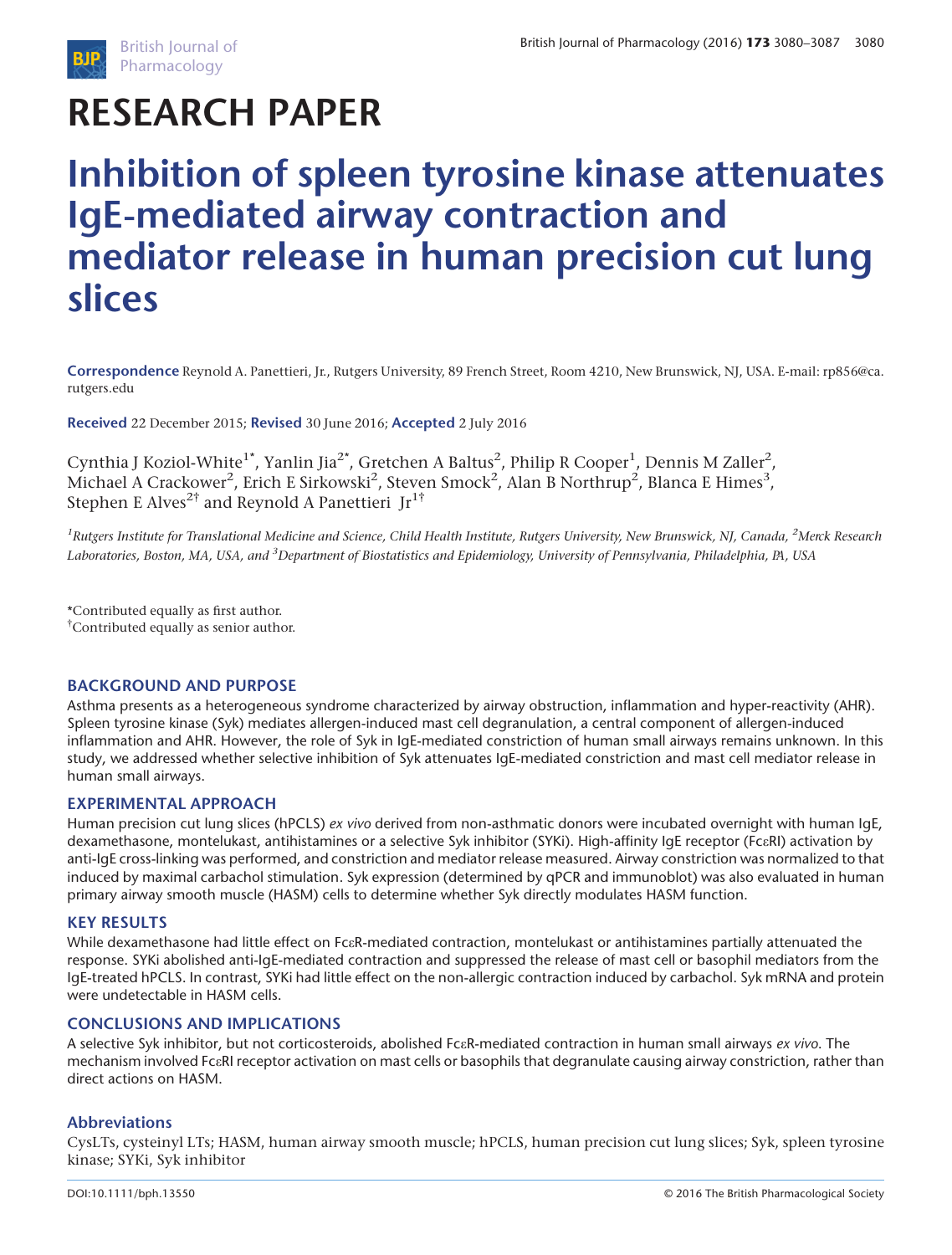

# Tables of Links

| <b>TARGETS</b>                                |
|-----------------------------------------------|
| Enzymes <sup>a</sup>                          |
| Syk, spleen tyrosine kinase                   |
| <b>Nuclear Hormone Receptors</b> <sup>b</sup> |
| Glucocorticoid receptor, NR3C1                |
| $GPCRs^c$                                     |
| $CysLT1$ receptor                             |
| Histamine $H_1$ receptor                      |

| <b>LIGANDS</b> |  |
|----------------|--|
| Carbachol      |  |
| Dexamethasone  |  |
| Fexofenadine   |  |
| Montelukast    |  |

These Tables list key protein targets and ligands in this article which are hyperlinked to corresponding entries in [http://www.guidetopharmacology.org,](http://www.guidetopharmacology.org) the common portal for data from the IUPHAR/BPS Guide to PHARMACOLOGY (Southan et al., 2016) and are permanently archived in the Concise Guide to PHARMACOLOGY 2015/16  $(^{a,b,c}$ Alexander et al., 2015a,b,c).

## Introduction

Asthma, a disorder characterized by airway inflammation and hyper-responsiveness, contributes to substantial morbidity and mortality worldwide (Vijverberg et al., 2013). Mast cells play a pivotal role in modulation of airway inflammation and bronchoconstriction in allergic asthma (Reuter et al., 2010). Current treatments directed towards the actions of mast cells includes anti-IgE therapy, histamine and LT receptor antagonists. Whether corticosteroids directly modulate human mast cell function remains controversial (Croxtall et al., 2000; Liu et al., 2007; Zhou et al., 2008). Although these therapeutic approaches are effective in asthma, they are limited by heterogeneity of response, cost and adverse effects. Mast cells may also play an important role in promoting a severe persistent asthma phenotype because omalizumab, a monoclonal antibody that binds selectively to IgE to mitigate mast cell and basophil activation, improves clinical outcomes in these patients. Overall, targeting the mast cell and basophils through novel signalling pathways and the use of small molecule inhibitors may offer a unique therapeutic advantage in improving asthma management.

Spleen tyrosine kinase (Syk), a member of the ZAP70 family of non-receptor protein kinases, mediates downstream signalling of immunoreceptor tyrosine-based activation motif (ITAM)-associated receptors (Mocsai et al., 2010). ITAM-associated receptors, predominantly found on haematopoietic cells, modulate innate immunity, coactivation of inflammatory cells and effector/adaptive immune responses. Evidence suggests that cross-linking at the high-affinity IgE receptor (FcεRI) activates Syk and that Syk is necessary and sufficient to mediate mast cell and basophil activation and de novo synthesis of eicosanoids, chemokines and cytokines (Gilfillan and Tkaczyk, 2006).

Inhibition of Syk attenuates FcεR-mediated mast cell degranulation and allergen-induced airway inflammation (Matsubara et al., 2006b). The Syk inhibitor (SYKi) R406 inhibits allergic airway responses in mice sensitized to ovalbumin (Matsubara et al., 2006a, b). Further, antisense oligonucleotides and, more recently, siRNA also attenuated allergen-induced rodent responses (Stenton et al., 2002; Huang et al., 2013). Our data in rats and non-human primates

show that inhibition of Syk abrogated FcεR-mediated tracheal extravasation, allergen-induced airway inflammatory cell trafficking and bronchoconstriction (Moy et al., 2013). Given species difference in mast cell function and in allergen responses, the role of Syk in modulating human small airway function remains unclear. Using a low MW inhibitor for Syk (Moy et al., 2013), we investigated whether Syk inhibition modulated Fcε-dependent airway constriction and mediator release in human precision cut lung slices (hPCLS). Here, we have demonstrated that Syk inhibition abolished FcεR-mediated contraction while profoundly decreasing mediator release. These data suggest that Syk inhibition may modulate human small airway function in asthma.

# **Methods**

## Use of human tissue

The human tissues used here (trachea and whole lung) were obtained from the National Disease Research Interchange (Philadelphia, PA, USA) and from the International Institute for the Advancement of Medicine (Edison, NJ, USA). All tissue was de-identified. Our Institutional IRB follows the NIH guidelines that de-identified tissue is exempt from requiring consents and is not considered human subject research. Tissues were derived, post mortem, from non-asthmatic and non-smoker subjects. The demographics of the donors of the whole lungs are shown in Supplemental Table 1 and for the tracheas in Supplemental Table 2.

### Isolation and culture of human airway smooth muscle

Human airway smooth muscle (HASM) cells were derived from tracheas, within 24 hr of excision from the donor as described previously (Panettieri et al., 1989). The cells were cultured in Ham's F-12 medium (Invitrogen, Carlsbad, CA) supplemented with 10% FBS, 100  $U \cdot mL^{-1}$  penicillin, 0.1 mg·mL<sup>-1</sup> streptomycin and 2.5 mg·mL<sup>-1</sup> amphotericin B, and this medium was replaced every 72 h. HASM cells in subculture for up to five passages, were used, because these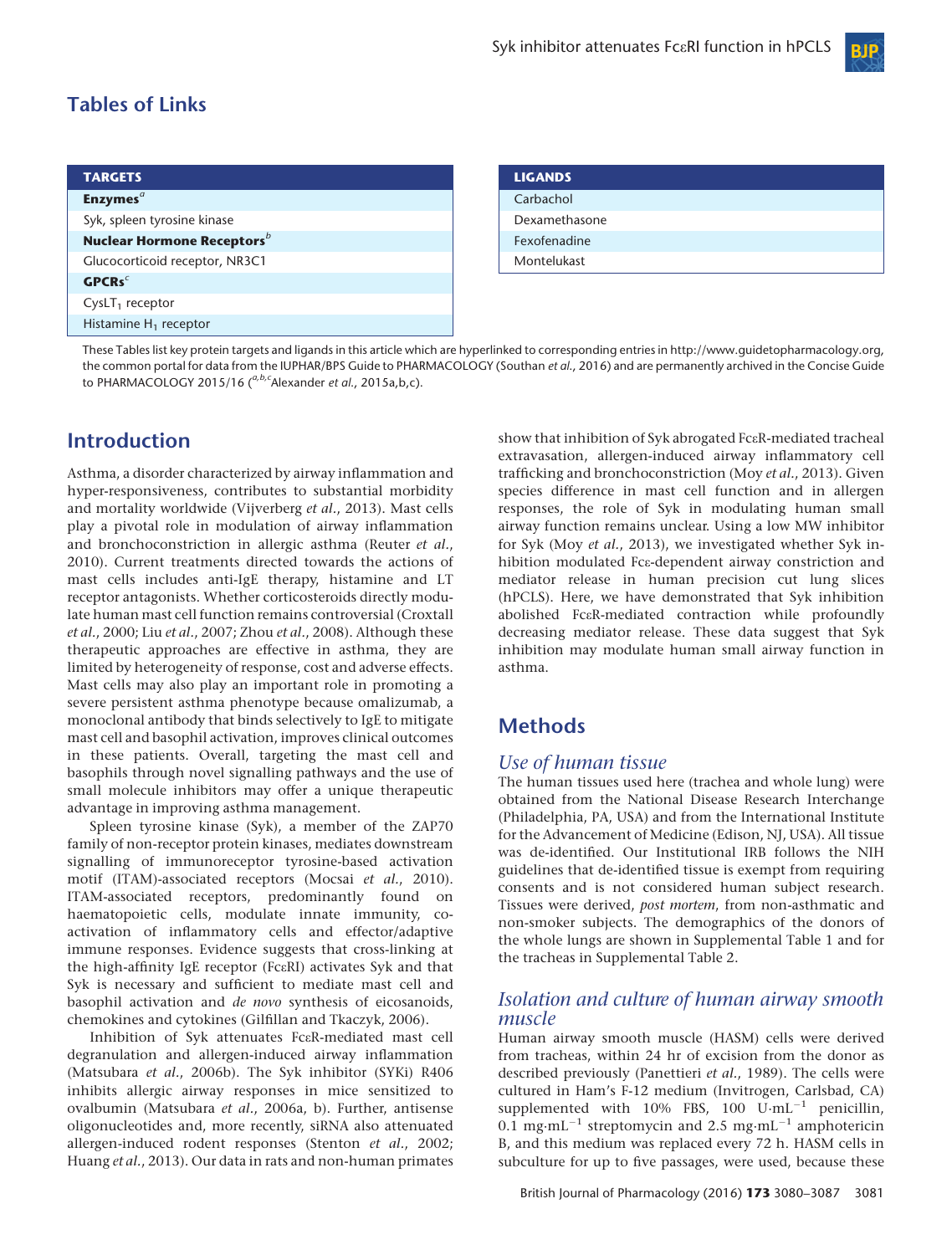

cells retain the expression of native contractile protein, as demonstrated by immunocytochemical staining for smooth muscle actin and myosin (Panettieri et al., 1989). The RAMOS cell line (2G6.4C10, catalog#CRL-1923, from ATCC, Manassas, VA) were cultured in RPMI1640 with 10% vol/vol FBS. Cells were maintained between 0.3 and  $1x10^6$  cells  $mL^{-1}$  in suspension culture.

## Generation of precision cut lung slices and airway constriction assays

The hPCLS were prepared as previously described (Cooper et al., 2009; Cooper et al., 2011). Briefly, whole human lungs from non-asthmatic donors were dissected and inflated using  $2\%$  (w/v) low melting point agarose (Lonza, Allendale, NJ). Once the agarose had set, the lobe was sectioned and cores of 8 mm diameter were made. The cores that contained a small airway by visual inspection were sliced at a thickness of 250 μm (Precisionary Instruments VF300 Vibratome, Greenville, NC, USA) and collected in wells containing supplemented Ham's F-12 medium. Suitable airways (≤1 mm diameter) on slices were selected on the basis of the following criteria: presence of a full smooth muscle wall, presence of beating cilia and unshared muscle walls at airway branch points to eliminate possible counteracting contractile forces. Each slice contained ∼98% parenchyma tissue; hence, all airways situated on a slice had sufficient parenchymal tissue to impart basal tone. Adjacent slices containing contiguous segments of the same airway were paired and served as controls and were incubated at  $37^{\circ}$ C in a humidified air-CO<sub>2</sub> (95–5%) incubator. Sections were placed in fresh media every 2–3 h. during the remainder of day 1 and all of day 2 to remove agarose and endogenous substances released that variably confound the production of inflammatory mediators and/or alter airway tone (Cooper et al., 2009; Cooper et al., 2011). In some experiments, slices were pre-incubated with antibody to human IgE (4  $\mu$ g·mL $^{-1}$ ; Calbiochem, Billerica, MA) for 18 h and then incubated in the presence or absence of the SYKi (R406; 10–1000 nM; (1S,4R)-4-hydroxy-2,2,dimethyl-4-(5-((4-methylpryimidin-2-yl)amino)phenyl) thiazol-2-yl)cyclohexane-1-carboxylic acid; Supporting Information Fig. S2) for 20 min prior to assessment of contraction. A time course was performed measuring luminal area every 30 s for 10 min, or until no further constriction was observed following the administration of anti-IgE (20  $\mu$ g·mL $^{-1}$ ). Slices were incubated for an additional 20 min, and luminal area was assessed at 30 min following FcεR cross-linking, and culture supernatants were assessed for histamine and cysteinyl LT (CysLT) levels. To assess maximum contraction and assess specificity of the SYKi, carbachol (Cch; 100 μM) was added and the percentage of airway occlusion measured and compared with baseline.

To assess luminal area, lung slices were placed in a 12-well plate in media and held in place using a platinum weight with nylon attachments. The airway was located using a microscope (Nikon Eclipse; model no. TE2000-U; magnification, ×40) connected to a live video feed (Evolution QEi; model no. 32-0074A-130 video recorder). Airway luminal area was measured using IMAGE-PRO PLUS software (version 6.0; Media Cybernetics, Rockville, Maryland, USA) and presented in

units of  $\mu$ m<sup>2</sup> (Cooper *et al.*, 2009; Cooper *et al.*, 2011). After functional studies, the area of each airway at baseline and at the end of the time course or dose of agonist was calculated using IMAGE-PRO PLUS software. A maximum drug effect  $(E_{\text{max}})$  value for each airway was derived from a concentration–response curve.

## Histamine and lipid analysis

Mediator release was evaluated in human lung slices according to Moy et al. (2013). The supernatant from each well was collected after the constriction recording. CysLT (Enzo Life Sciences, Farmingdale, NY, USA) and histamine (Cisbio Assays, Bedford, MA, USA) levels were evaluated by ELISA or homogeneous time resolved fluorescence respectively.

## Determination of expression of SYK in HASM

We obtained RNA-Seq results for transcripts of SYK, using the methods described in a previously published study (Himes et al., 2015). Briefly, primary ASM cells were isolated from twelve white, non-smoking donors with no chronic illness or medication use. The ASM cell culture has been described previously (Panettieri et al., 1989; Cooper et al., 2010). Passages 4 to 7 HASM cells maintained in Ham's F12 medium supplemented with  $10\%$  FBS, CaCl<sub>2</sub>, buffered with HEPES, penicillin/streptomycin, primocin, and additional L-glutamine were used in all experiments. The F12 medium was used for culture because it provides  $Ca<sup>2+</sup>$  levels that are consistent with observing contractility of muscles in that media. Total RNA was extracted from cells using the miRNAeasy mini kit (Qiagen Sciences, Inc., Germantown, MD). Approximately 1 μg of RNA from each sample was used to generate RNA-Seq cDNA libraries for sequencing using the TruSeq RNA Sample Prep Kit v2 (Illumina, Inc., San Diego, CA). Sequencing of 75 bp paired-end reads was performed with an Illumina HiSeq 2000 instrument at Partners Personalized Medicine (Boston, MA). Taffeta scripts (https://github.com/ blancahimes/taffeta) were used to analyze RNA-Seq data, which included trimming of adapters using trimmomatic (v.0.32) (Bolger et al., 2014) and using FastQC (Andrews et al.,) (v.0.11.2) to obtain overall QC metrics. Trimmed reads for each sample were used to estimate transcript counts with Kallisto software and the hg38 human genome as reference (Bray et al., 2016). The RNA-Seq data is available at the Gene Expression Omnibus Web site (http://www.ncbi.nlm.nih. gov/geo/) under accession GSE58434.

## PCR and immunoblot analysis

Non-asthmatic HASM (passage 3-4) cells were stimulated overnight with TNFα (10 ng mL<sup>-1</sup>), IFNγ (1000 U), or TNFα +IFNγ (Roche Life Sciences, Indianapolis, IN). Total RNA was purified from ASM cells and RAMOS cells using the RNAeasy kit (Qiagen, Gaithersburg, MD) and 550 ng of RNA was reverse transcribed using iScript reverse transcriptase (Biorad, Hercules, CA). Quantitative transcript analysis was carried out using Taqman assays (Invitrogen, Grand Island, NY) for Syk (Hs00895384\_m1), and GAPDH (Hs99999905\_m1) on an ABI7900 quantitative PCR machine, and relative gene expression determined using ΔΔCT analysis. Whole cell lysates from HASM and RAMOS cells were generated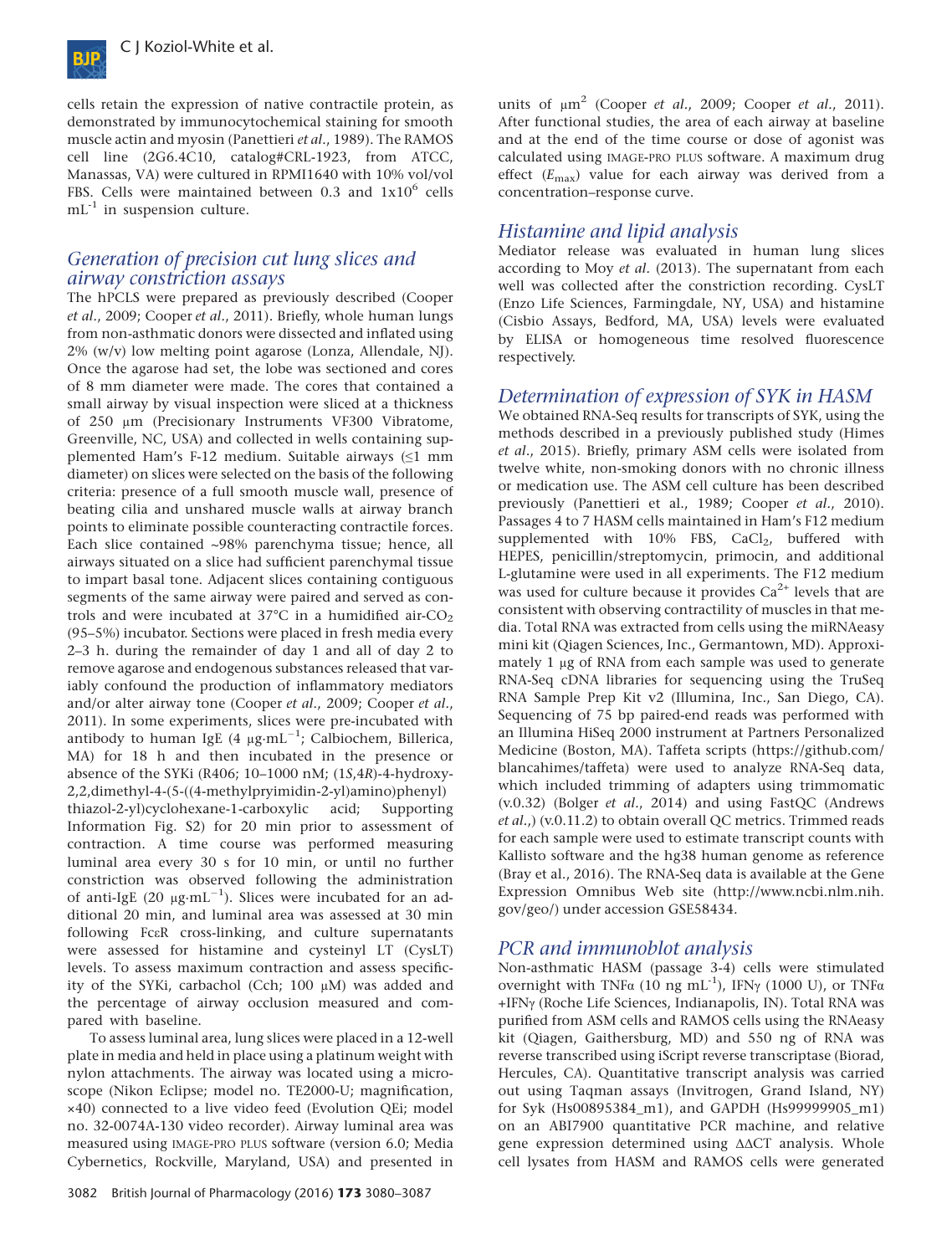using RIPA buffer. 70 μg of total protein was loaded into Criterion gels (Biorad). Gels were transferred to nitrocellulose via the iBlot system (Invitrogen), blocked, immunoblotted for Syk (Santa Cruz, Dallas, TX), and imaged and analyzed using the Odyssey Imager and software (LI-COR, Lincoln, NE).

#### Data and statistical analysis

The data and statistical analysis in this study comply with the recommendations on experimental design and analysis in pharmacology (Curtis et al., 2015). Results are presented as means ± SEM, unless otherwise indicated. GRAPHPAD PRISM software was used to determine statistical significance evaluated by a paired Student's t-test for two groups or one way ANOVA (with Bonferroni's post test) for multiple groups.  $P$ -values of <0.05 were considered significant.

#### **Materials**

The drugs used were provided as follows: carbachol (carbamoyl choline), dexamethasone, fexofenadine, and histamine from Sigma Aldrich, St. Louis, MO; SYKi (R406) was a kind gift from Merck, ; montelukast from Cayman Chemical Company (Ann Arbor, MI); C5a from Complement Technologies (Tyler, TX).

## **Results**

#### SYKi inhibits FcεR-dependent airway constriction in normal hPCLS

To address whether Syk inhibition modulated FcεRdependent contraction, hPCLS were prepared from nine non-asthmatic donors. All donors manifested no chronic illnesses, as shown in Supporting Information Table S1.

We and others showed that in rodent models, Syk inhibition attenuated allergen-induced airway hyperresponsiveness and inflammation (Moy et al., 2013). Here, as shown in Figure 1 , Syk inhibition attenuated FcεRdependent contraction in hPCLS, dose-dependently, and nearly completely abrogated the response at 1 μM concentration. To address whether SYKi inhibition ws maintained over time, experiments were performed to examine SYKi effects over 30 min. As shown in Figure 1B, SYKi (1 μM) sustained complete blockade of FcεR-dependent contraction, whereas the 300 nM concentration was less efficacious. At 100 nM, 300 nM and 1 μM, FcεR-induced airway constriction was also diminished as compared with 10 nM or no SYKi, as shown in Figure 1C. To characterize whether SYKi affected non-mast cell-dependent contraction, hPCLS were treated with SYKi and carbachol-induced contraction was measured. As shown in Figure 1D, SYKi had no effect on carbachol-induced contraction.



#### Figure 1

SYKi attenuates FcεR cross-linking-induced airway constriction but does not attenuate carbachol-induced contraction in hPCLS. (A) Representative time course of airway constriction to FcεR cross-linking assessed in the absence/presence of SYKi (0.1, 0.3, 1 μM) over a course of 10 min. Constriction was measured compared with baseline luminal area and expressed as % airway constriction. (B) Representative plot of inhibition measured out to 30 min following cross-linking. (C) Maximal constriction following FcεR cross-linking was compared. (D) Following cross-linking, hPCLS were stimulated with carbachol (Cch; 100 μM) and % airway constriction measured. Data shown are means ± SEM and are from nine individual donors. \*  $P \le 0.05$ , significantly different as indicated.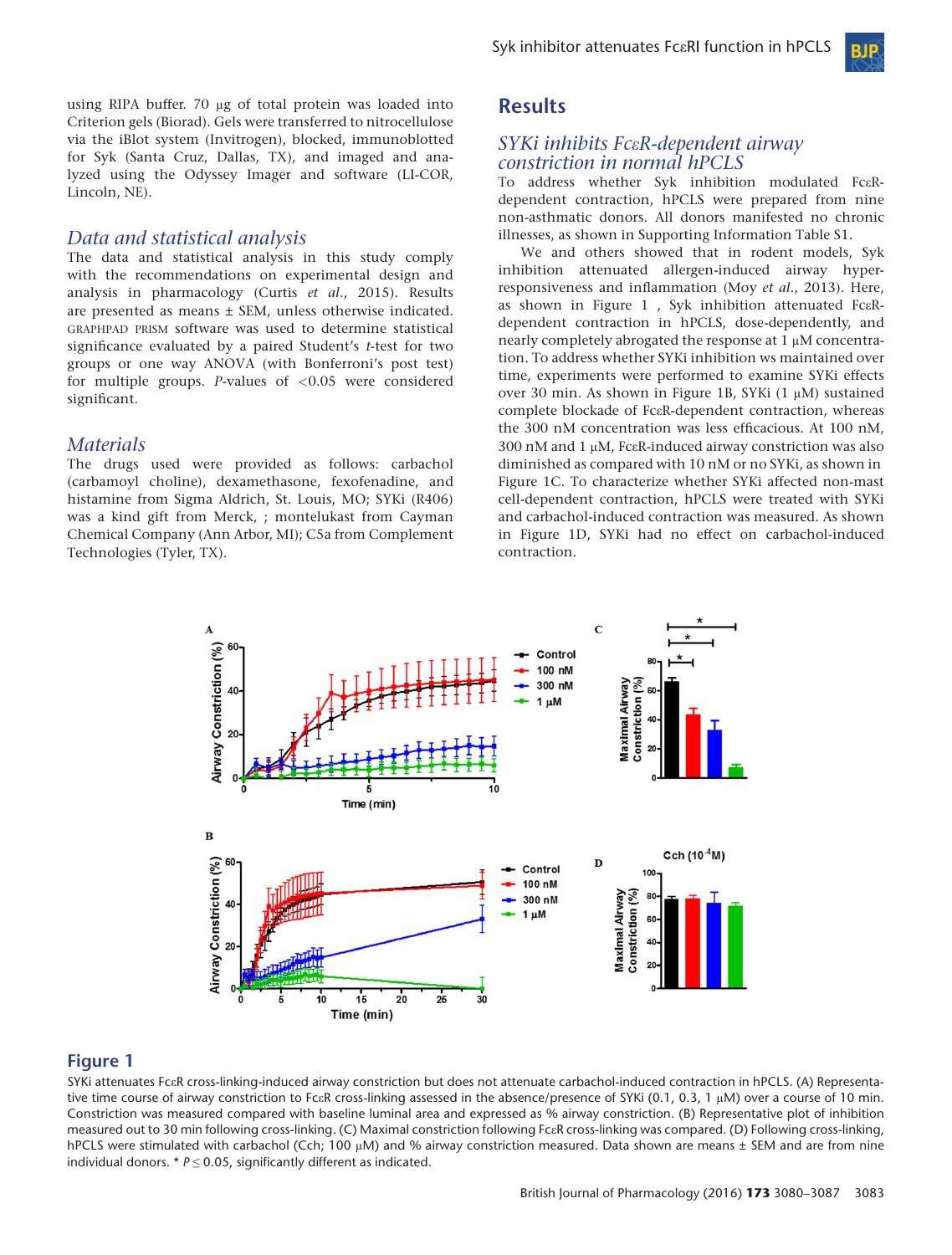

#### A SYKi, a CysLT inhibitor and an antihistamine modulate FcεR-dependent airway constriction

To compare efficacy of SYKi, antihistamines and LT modifiers on FcεR-dependent airway constriction, hPCLS were treated with SYKi, montelukast, fexofenadine or dexamethasone (Figure 2). The doses of the inhibitors chosen are those derived from previous studies that demonstrated maximum target inhibition with limited off-target effects (Moy et al., 2013). SYKi (1 μM) markedly inhibited FcεR-dependent contraction. Fexofenadine and montelukast partially inhibited FcεR-induced contraction. The relative efficacy in the compounds inhibiting FcεR-dependent bronchoconstriction was represented as  $I_{\text{max}}$  (maximal inhibition) as shown in Figure 2, panel B. Montelukast, fexofenadine and SYKi significantly impaired FcεR-induced airway constriction whereas dexamethasone had little effect. Collectively, these data suggest that inhibition of Syk has a greater effect on FcεRdependent contraction in human airways than treatment with montelukast, fexofenadine or dexamethasone. Because SYKi profoundly affected FcεR-dependent constriction, and because Syk and Lyn expression has been described in cultured HASM cells (Gounni et al., 2005; Redhu et al., 2009; Redhu et al., 2011; Balhara et al., 2014), we next tested the effects of SYKi on HASM cell contraction. Accordingly, we assessed Syk expression in HASM cells and RAMOS cells. Total mRNA was prepared from cultured HASM cells and RAMOS cells (a B lymphocyte cell line), and quantitative RT-PCR



#### Figure 2

SYKi markedly attenuates FcεR cross-linking-induced airway constriction in comparison with fexofenadine, montelukast and dexamethasone. (A) The effects of montelukast (10  $\mu$ M), fexofenadine (3  $\mu$ M) and dexamethasone (1  $\mu$ M) were compared with that of SYKi (1 μM) in four donors. (B) Maximal response following FcεR crosslinking in the presence of inhibitors was compared  $(I_{\text{max}})$ . Data shown are means SEM and are from five to eight individual donors. \*  $P \le 0.05$ , significantly different as indicated; ANOVA, ( $P < 0.0001$ ).

was performed. Lysates were also generated from these cells following treatment with control buffer, TNFα, IFNγ or TNFα/IFNγ for immunoblot analysis. As shown in Supporting Information Fig. S1, the human RAMOS cells robustly expressed Syk total mRNA (1A) and protein (1B) whereas HASM cells showed no expression at either the transcriptional or translational level. These data are consistent with our observations that SYKi has little effect on carbacholinduced contraction and that the effects of SYKi, as demonstrated in hPCLS, are more likely to be mediated through mast cells or basophils found in the submucosa of the hPCLS.

### SYKi effects on FcεR-dependent histamine and CysLTsecretion

To characterize whether SYKi modulates FcεR-dependent release of histamine and CysLT, slices were incubated with varying concentrations of SYKi. As shown in Figure 3A/B, pretreatment with SYKi profoundly decreased histamine levels in the supernatant after FcεR cross-linking. We also examined CysLT release following FcεR cross-linking. In Figure 3C, we show that SYKi pretreatment with SYKi, but not with montelukast, dosedependently decreased FcεR-dependent release of CysLT from hPCLS. These data suggest that SYKi that abolished FcεRdependent airway constriction at doses similar to those at which it markedly diminished CysLT and histamine levels, that are likely to be due to mast cell degranulation.

## **Discussion**

Allergic asthma, a chronic respiratory disorder marked by inflammation, recurrent reversible airflow obstruction and airway hyper-responsiveness, remains a significant cause of morbidity and mortality worldwide. Despite the use of corticosteroids, long-acting bronchodilators and LT modifiers, there exists an unmet need to block mast cell function in the allergic subset of this disease. Syk, a kinase that mediates much of the signalling downstream of the high-affinity FcεRI, plays a key role in activation and degranulation of mast cells and basophils. Some lowMW kinase inhibitors have been developed to inhibit this kinase and have shown efficacy in human trials of allergic rhinitis. Few studies have addressed the value of this therapeutic approach in allergic asthma. The current study demonstrates specificity of SYKi in attenuation of FcεR cross-linking-induced bronchoconstriction and release of inflammatory mediators from hPCLS. We also show data to suggest that the target of SYKi is most likely to be mast cells and basophils rather than the HASM, as indicated by expression patterns in the primary human cells we tested.

Current treatments targeting mast cells or products of mast cell activation and degranulation are effective in some, but not all patients, or have been contraindicated as treatment for asthma. In the past, second generation antihistamines showed improvements in symptom scores and  $β_2$  agonist use, compared with placebo, in asthma. However, the therapeutic doses that were most effective were associated with adverse effects including fatigue and drowsiness (Grant et al., 1995; Malick and Grant, 1997; Larsen, 2001). Therefore, use of antihistamines is not considered a first line treatment for asthma. We used fexofenadine, a second generation antihistamine, as a comparator to attenuate airway constriction, induced by FcεR cross-linking, that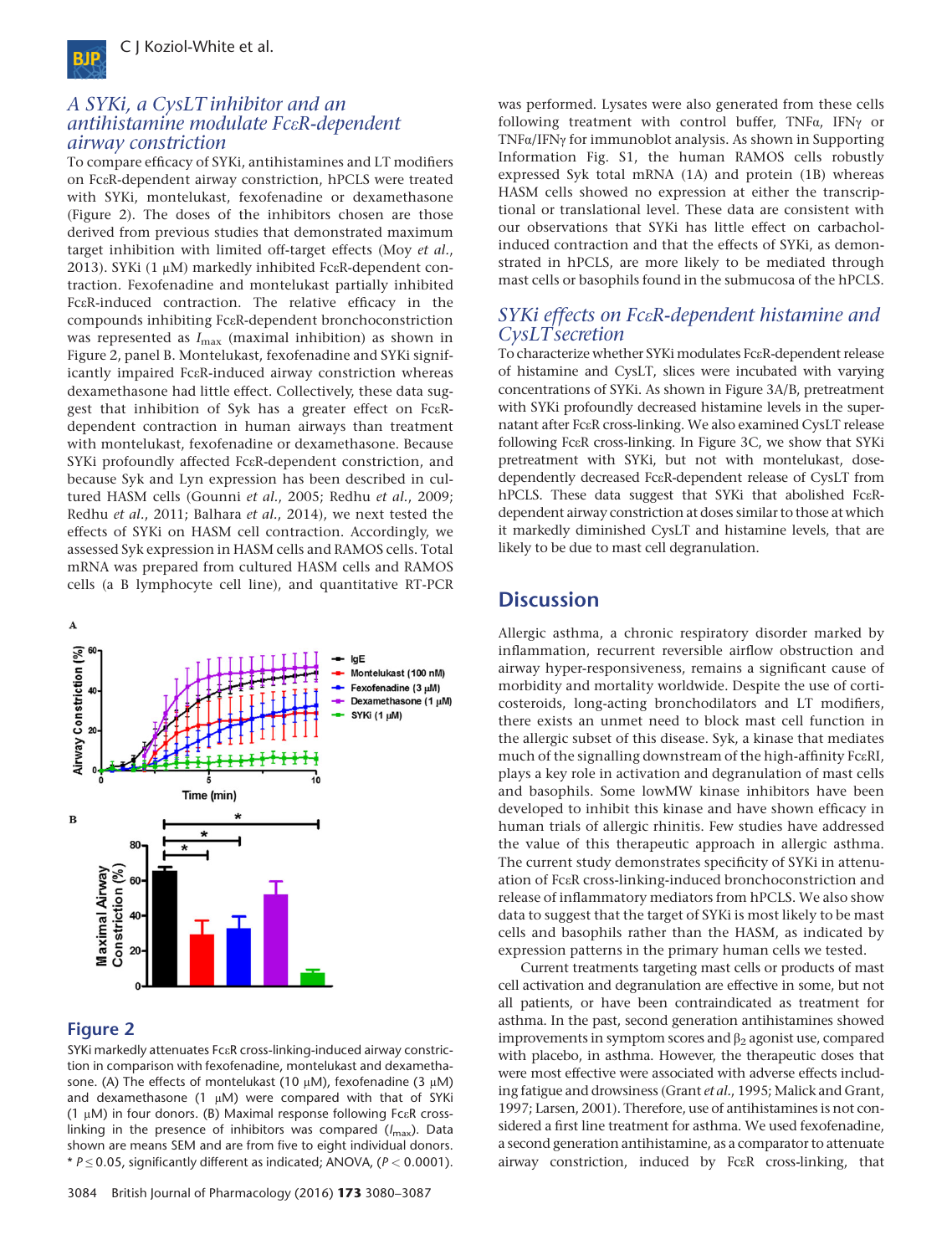

#### **Figure 3**

SYKi attenuates histamine and LT secretion in hPCLS. (A) SYKi (1 nM–1 μM) or montelukast (1 μM) were incubated with hPCLS 1 h prior to FcεR cross-linking. Supernatants were collected at 30 min after cross-linking, and histamine release measured by homogeneous time resolved fluorescence (ANOVA P = 0.007). (B) LT release in the presence/absence of SYKi (300 nM, 1 μM) or montelukast (1 μM) was measured by ELISA (ANOVA P = 0.0002). Data shown are means SEM and are from lung slices from four to seven donors for each treatment. \* P ≤ 0.05, significantly different as indicated.

provided findings consistent with our previous work (Cooper et al., 2009; Cooper et al., 2011). Use of montelukast, an LT receptor antagonist, is effective in a subset of patients with asthma. A recent review of paediatric clinical studies (Massingham et al., 2014) showed that montelukast, compared with inhaled corticosteroids (ICSs), showed comparable improvement in asthma symptom scores but that improvement in pulmonary function tests favoured ICS treatment over montelukast, and the risk of asthma exacerbation was greater in the montelukast treatment group. Most studies have concluded that first-line treatment of asthma in a paediatric patient population should be ICS, but that in a subset of that population montelukast treatment may be effective, as outlined in the Expert Panel Report 3 of the Guidelines for the Diagnosis and Management of Asthma. Given the heterogeneity of the response of asthma patients to LT modifiers, a therapy with broader effects may be more useful in the treatment of allergic asthma. Again we used montelukast as an industry standard in a model of FcεR cross-linking-induced contraction. We found that montelukast partly attenuated airway constriction to FcεR cross-linking that was not as effective as SYKi-induced ablation of contraction. Use of steroids in asthma therapy has been a mainstay for many years. Inhaled steroid therapy improved bronchodilator responses to  $\beta_2$  agonists, decreased inflammatory cell influx when used as maintenance therapy and modulated inflammatory mediator elaboration from airway cells (Chung et al., 2009). Experimental evidence in human basophils suggests that glucocorticoid treatment of the cells prior to FcεR cross-linking attenuated not only IL-4 release but histamine release (Schleimer et al., 1981; Schroeder et al., 1997). In a study using purified lung mast cells, however, dexamethasone had little effect on release of  $PGD_2$ ,  $PGF_{2\alpha}$ ,  $PGE_2$ , LTs and histamine with anti-IgE treatment. Surprisingly,  $TxB<sub>2</sub>$  was the only mediator modulated by dexamethasone treatment given prior to the FcεR cross-linking (Schleimer et al., 1983). We used dexamethasone to assess steroid effects on FcεR cross-linkinginduced contraction and found that dexamethasone had little effect on this response, in our model. Accordingly, our data suggest that bronchoconstriction predominantly occurs with activation of mast cells and basophils that then release of a range of contractile agonists. Our data show that the SYKi inhibited

not only FcεR cross-linking-induced contraction, but also the release of LTs and histamine. Syk inhibition provides a target to inhibit several allergen-triggered events, bronchconstriction following cross-linking of FcεRI, elaboration of inflammatory mediators involved in modulation of contractile responses and perpetuation of inflammation associated with allergic asthma. Targeting Syk, a kinase proximal to the receptor, conveys therapeutic advantage over other approaches that are currently used in to alleviate symptoms of allergic asthma.

Given the inhibition that we observed in the hPCLS system, we sought to identify the potential cellular target of SYKi. Others have shown that primary HASM express FcεRI, and upon incubation with IgE and subsequent stimulation with anti-IgE release IL-4, IL-5, IL-13 and eotaxin and that cross-linking of FcεRI evokes in intracellular calcium flux consistent with contraction of the muscle (Gounni et al., 2005). In bronchial smooth muscle derived post mortem from normal patients, attenuation of Syk expression with a lentiviral vector decreased promoter activity at the IL-8, IP-10, RANTES and eotaxin promoters in response to FcεR cross-linking (Redhu et al., 2009). To assess whether HASM was a potential target for SYKi, we examined Syk expression at both the mRNA and protein levels in primary HASM. In contrast to the findings from Redhu et al., we failed to show any basal levels or TNFα-stimulated expression of mRNA or protein for Syk. RAMOS cells served as a positive control for both mRNA and protein expression. A potential reason for this discrepancy could be the sources of HASM that we used compared with the previous studies. We, however, have shown in primary human mast cells, the expression of Syk (Moy et al., 2013), suggesting that the inhibition of airway constriction that is observed following treatment of the tissue with SYKi is likely to be due to activation of mast cells and not a direct effect on HASM. Addititionally, Wang et al. (2015) demonstrated that genetic ablation of Syk attenuated airway hyper-responsiveness following ovalbumin challenge and exposure to  $PM<sub>2.5</sub>$  and ozone, but had little to no effect on methacholine-induced contractility of the lungs in vivo and in the PCLS. Here, we demonstrated that SYKi had little effect on methacholine-, histamine- and KCl-induced bronchoconstriction in hPCLS (Supporting Information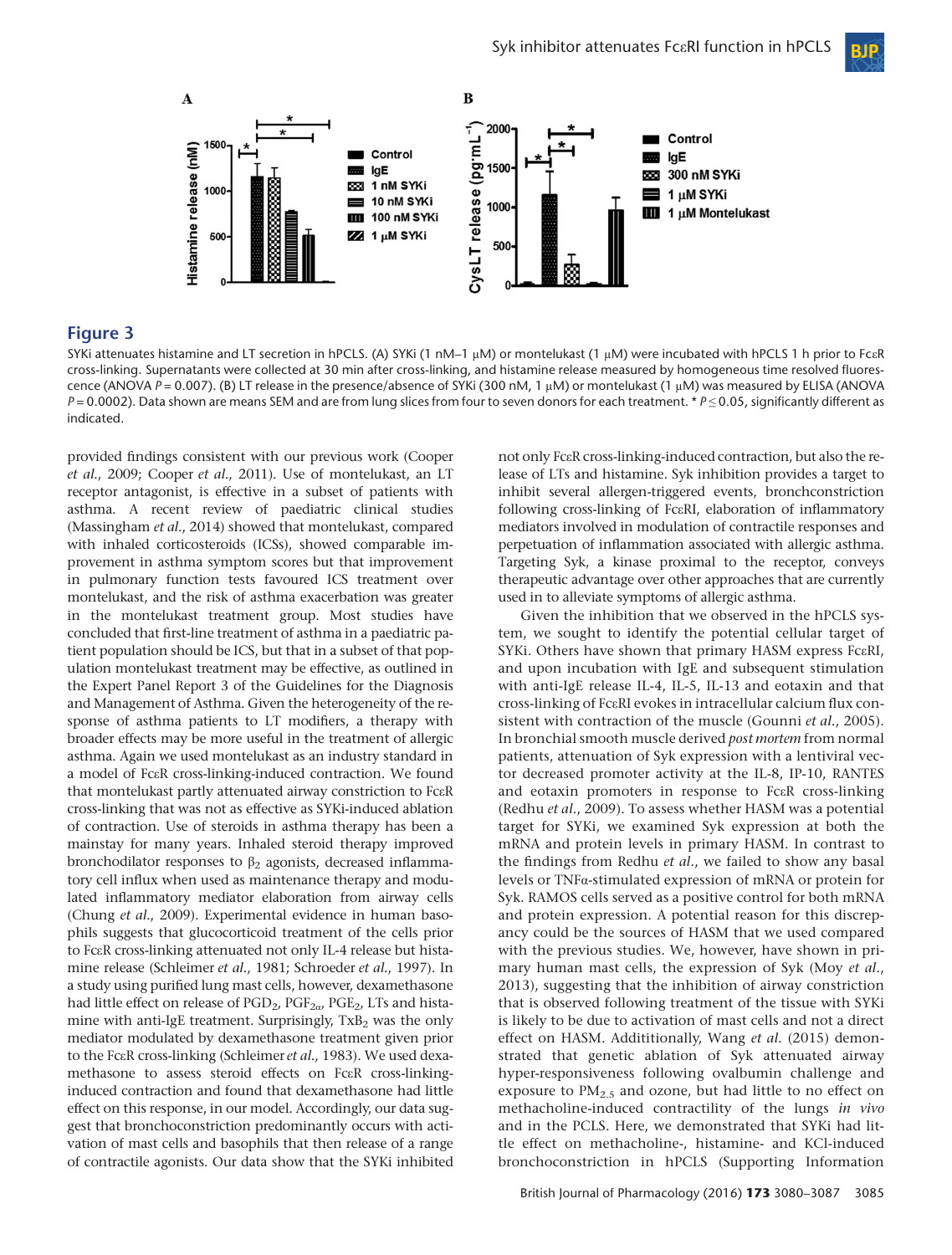

Fig. S3 A & B, KCl – data not shown). Additionally, we showed that SYKi has little effect on C5a peptide-induced airway constriction (Supporting Information Fig. S3 C). Together, these data suggest a selective effect of SYKi on the contraction induced by FcεRI cross-linking.

The hPCLS system that we utilized for the functional studies examining FcεR cross-linking-induced airway constriction has made use of a passive sensitization paradigm of FcεR sensitization (Cooper et al., 2009; Cooper et al., 2011). Despite the limitations of this model, the hPCLS provide a novel model of integrated structural cell function, devoid of trafficking leukocytes that are likely to contribute to the airway inflammatory response. Given this limitation, the activation of contraction in response to this stimulation is dependent upon resident immune cells, namely, mast cells. Despite the dose- and time-dependent inhibition of Syk in this system, the specific effects of SYKi-mediated Syk inhibition on mast cell function are difficult to assess in this model.

Our data support Syk inhibition as a novel therapeutic approach to prevent IgE-FcεRI-mediated airway constriction and mediator release from some of the cells in the airways. Further studies are needed to determine whether Syk inhibition offers therapeutic advantages over current state-of-the-art therapy in asthma.

## Acknowledgements

This study was funded by Merck Research Laboratories.

# Author contributions

C.J.K.-W. wrote the manuscript. C.J.K.-W., Y.J., G.B., P.C., S.A. and R.A.P. Jr. contributed to experimental design. C.J.K.-W., Y. J., G.B., P.C., D.Z., M.C., E.S. and S.S. performed experiments and analysed data, together with B.E.H. Y.J., G.B.,S.A. and R.A. P. Jr. edited the manuscript. A.N. synthesized compound.

## Conflict of interest

The authors declare no conflicts of interest.

## Declaration of transparency and scientific rigour

This [Declaration](http://onlinelibrary.wiley.com/doi/10.1111/bph.13405/abstract) acknowledges that this paper adheres to the principles for transparent reporting and scientific rigour of preclinical research recommended by funding agencies, publishers and other organisations engaged with supporting research.

#### **References**

Alexander SPH, Fabbro D, Kelly E, Marrion N, Peters JA, Benson HE et al. (2015a). The Concise Guide to PHARMACOLOGY 2015/16: Enzymes. Br J Pharmacol 172: 6024–6109.

Alexander SPH, Cidlowski JA, Kelly E, Marrion N, Peters JA, Benson HE et al. (2015b). The Concise Guide to PHARMACOLOGY 2015/16: Nuclear hormone receptors. Br J Pharmacol 172: 5956–5978.

Alexander SPH, Davenport AP, Kelly E, Marrion N, Peters JA, Benson HE et al. (2015c). The Concise Guide to PHARMACOLOGY 2015/16: G protein-coupled receptors. Br J Pharmacol 172: 5744–5869.

Andrews S. FastQC A Quality Control tool for High Throughput Sequence Data. Available from: [http://www.bioinformatics.](http://www.bioinformatics.babraham.ac.uk/projects/fastqc/) [babraham.ac.uk/projects/fastqc/](http://www.bioinformatics.babraham.ac.uk/projects/fastqc/)

Balhara J, Redhu NS, Shan L, Gounni AS (2014). IgE regulates the expression of smMLCK in human airway smooth muscle cells. PLoS One 9: e93946.

Bolger AM, Lohse M, Usadel B (2014). Trimmomatic: a flexible trimmer for Illumina sequence data. Bioinformatics Epub 2014/04/04. doi:[10.1093/bioinformatics/btu170.](http://dx.doi.org/10.1093/bioinformatics/btu170)

Bray NL, Pimentel H, Melsted P, Pachter L (2016). Near-optimal probabilistic RNA-seq quantification. Nat Biotechnol. 34: 525–527.

Chung KF, Caramori G, Adcock IM (2009). Inhaled corticosteroids as combination therapy with beta-adrenergic agonists in airways disease: present and future. Eur J Clin Pharmacol 65: 853–871.

Cooper PR, Mesaros AC, Zhang J, Christmas P, Stark CM, Douaidy K et al. (2010). 20-HETE mediates ozone-induced, neutrophilindependent airway hyper-responsiveness in mice. PLoS One 5: e10235. Epub 2010/04/28. doi: [10.1371/journal.pone.0010235.](http://dx.doi.org/10.1371/journal.pone.0010235)

Cooper PR, Lamb R, Day ND, Branigan PJ, Kajekar R, San Mateo L et al. (2009). TLR3 activation stimulates cytokine secretion without altering agonist-induced human small airway contraction or relaxation. Am J Physiol 297: L530–L537.

Cooper PR, Zhang J, Damera G, Hoshi T, Zopf DA, Panettieri RA Jr (2011). C-027 inhibits IgE-mediated passive sensitization bronchoconstriction and acts as a histamine and serotonin antagonist in human airways. Allergy Asthma Proc 32: 359–365.

Croxtall JD, Choudhury Q, Flower RJ (2000). Glucocorticoids act within minutes to inhibit recruitment of signalling factors to activated EGF receptors through a receptor-dependent, transcriptionindependent mechanism. Br J Pharmacol 130: 289–298.

Curtis MJ, Bond RA, Spina D, Ahluwalia A, Alexander SP, Giembycz MA et al. (2015). Experimental design and analysis and their reporting: new guidance for publication in BJP. Br J Pharmacol 172: 3461–3471.

Gilfillan AM, Tkaczyk C (2006). Integrated signalling pathways for mast-cell activation. Nat Rev Immunol 6: 218–230.

Gounni AS, Wellemans V, Yang J, Bellesort F, Kassiri K, Gangloff S et al. (2005). Human airway smooth muscle cells express the high affinity receptor for IgE (Fc epsilon RI): a critical role of Fc epsilon RI in human airway smooth muscle cell function. J Immunol 175: 2613–2621.

Grant JA, Nicodemus CF, Findlay SR, Glovsky MM, Grossman J, Kaiser H et al. (1995). Cetirizine in patients with seasonal rhinitis and concomitant asthma: prospective, randomized, placebo-controlled trial. J Allergy Clin Immunol 95: 923–932.

Himes BE, Koziol-White C, Johnson M, Nikolos C, Jester W, Klanderman B, et al. (2015) Vitamin D Modulates Expression of the Airway Smooth Muscle Transcriptome in Fatal Asthma. PLoS One. 10: e0134057. doi: [10.1371/journal.pone.0134057.](http://dx.doi.org/10.1371/journal.pone.0134057)

Huang ZY, Kim MK, Kim-Han TH, Indik ZK, Schreiber AD (2013). Effect of locally administered Syk siRNA on allergen-induced arthritis and asthma. Mol Immunol 53: 52–59.